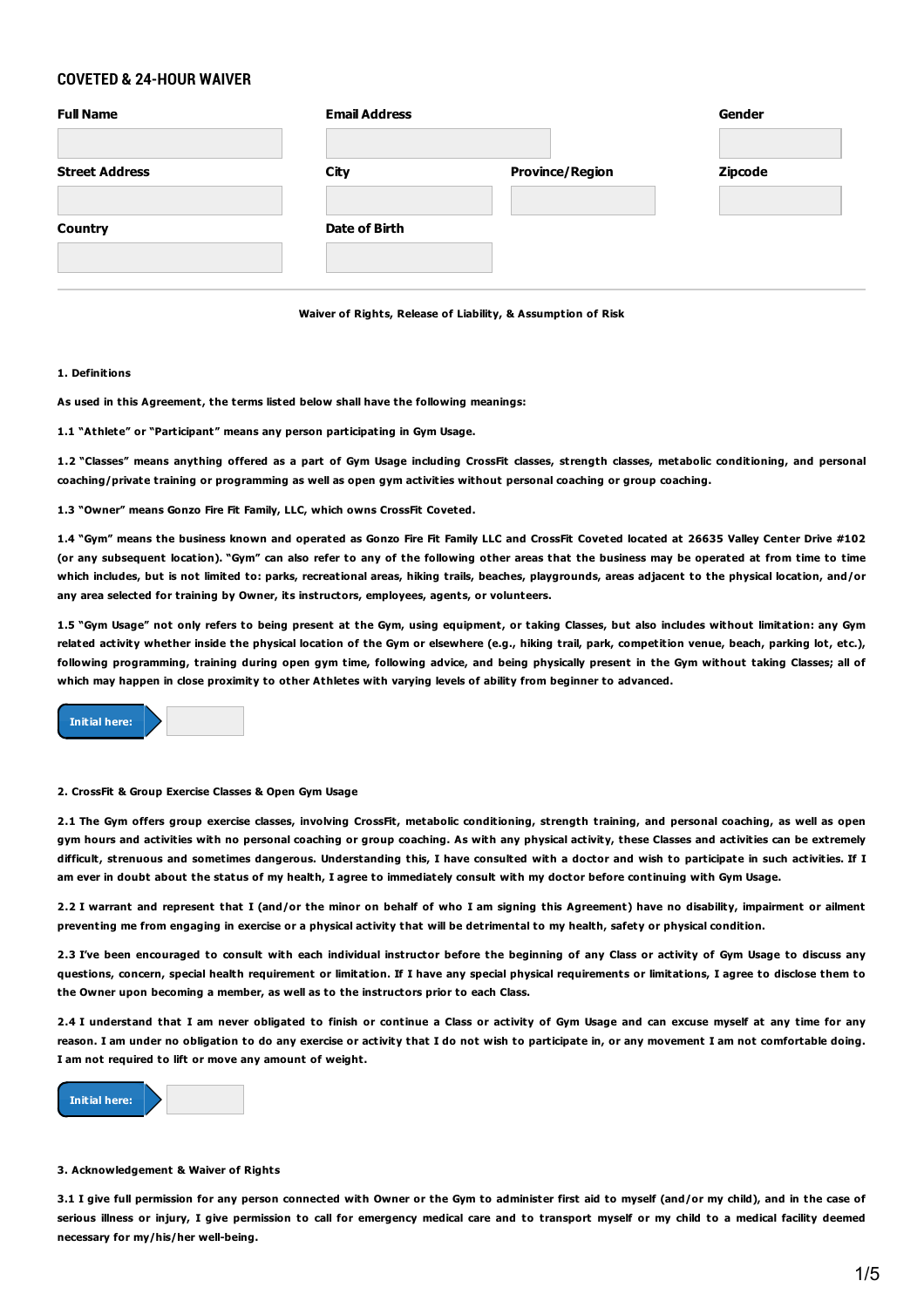3.2 I hereby acknowledge and agree that in consideration for being permitted to enjoy the Gym and participate in Gym Usage:

**a. I have no physical impairments, injuries, or illnesses that will endanger myself or others.**

b. Gym Usage can be dangerous, exposing Participants to many risks and hazards, some of which are inherent in the very nature of the activity **itself, others which result from human error and negligence.**

c. As a result of the aforesaid risks and hazards. I as a participant may suffer serious personal injury, even death, as well as property loss.

**d. I freely and voluntarily assume all risks and hazards, both foreseeable and unforeseeable.**

e. I understand that neither the Gym, Owner, nor any of its employees, independent contractors or agents assume any responsibility whatsoever **for my safety during my preparation for or participation in Gym Usage.**

f. I have carefully read this Agreement and I fully understand it. I am freely and voluntarily signing it.

g. I understand that by signing this release, I am forever giving up the right to sue or file a claim against the Owner, Gym, its principals, employees, independent contractors and agents for any injury, loss, damage, or disability, whether or not such loss or injury is caused solely or partly by the negligence of other Participants, the Gym Owner, or any of its members, employees, independent contractors and agents;

h. I have been given the opportunity and have been encouraged to seek independent legal advice prior to singing this Agreement;

i. I understand that the Owner would not permit me to participate in any Gym Usage unless I signed this Agreement, that this Agreement applies to all Gym Usage whether occurring in the near or distant future, and that the terms of this Agreement need not be brought to my attention **each time I participate in Gym Usage in order to be effective.**

j. The term "Gym Usage" as used in this Agreement includes without limiting the generality of that term, activities as well as all other events that are in any way authorized, sanctioned, organized or operated by the Gym or Owner whether individually or in groups, including the use of facilities **at the location of the Gym, at my home and at any other location.**



### **4. Release of Liability**

4.1 The Gym will not be responsible for any damages or injuries occurring to me or my child while in or about the Gym. Such damage or injury includes without limitation: injuries arising from use by me, or by others, of exercise equipment and machines; injuries arising from or by Participants or others in supervised or unsupervised activities, programs or classes, throughout the Gym; injuries and medical disorders arising from exercising at the Gym such as heart attacks, strokes, heat stress, sprains, broken bones, Rhabdomyolysis, back injury, and torn muscles and ligaments, among others, and accidental injuries occurring anywhere in the Gym including (without limitation), locker/dressing rooms, showers, **bathrooms, utility closets, storage rooms, walkways, and the parking lot.**

4.2 I hereby release, Owner, Gym, its employees, independent contractors and agents from any and all liability, claims, demands, or rights of action, against the same, as to any injury or property loss, notwithstanding that such injury or loss may be caused solely or partly by the **negligence of other Participants, the Gym, Owner, or any of its employees, independent contractors or agents.**



#### **5. Assumption of Risk**

5.1 I am aware that there are significant risks involved in all aspects of physical training. These risks include, but are not limited to: falls, injury from the negligence of myself, my training partner, or other people around me; injury or death due to improper use or failure of equipment; and **bone breaks, strains and sprains.**

5.2 I am aware that any of these above mentioned risks may result in serious injury or death to myself. I willingly assume full responsibility for the risks that I am exposing myself to and accept full responsibility for any injury or death that may result from participation in any activity of Gym **Usage, or under the direction of Owner, its staff, instructors, or volunteers.**

5.3 I assume all of the risks associated with participating in Gym Usage including risks to my minor child (if any).



# **6. Rhabdomyolysis ("Rhabdo") Advisement**

6.1 Rhabdomyolysis (referred to as "Rhabdo") is the destruction or breakdown of muscle tissue that leads to the release of muscle fiber contents into the bloodstream. Although rare, Rhabdo is a very serious condition and something to be aware of as I participate in Gym Usage. Part of what makes Rhabdo so serious is that it impairs kidney function, making the kidneys unable to properly filter the blood. This can lead to complications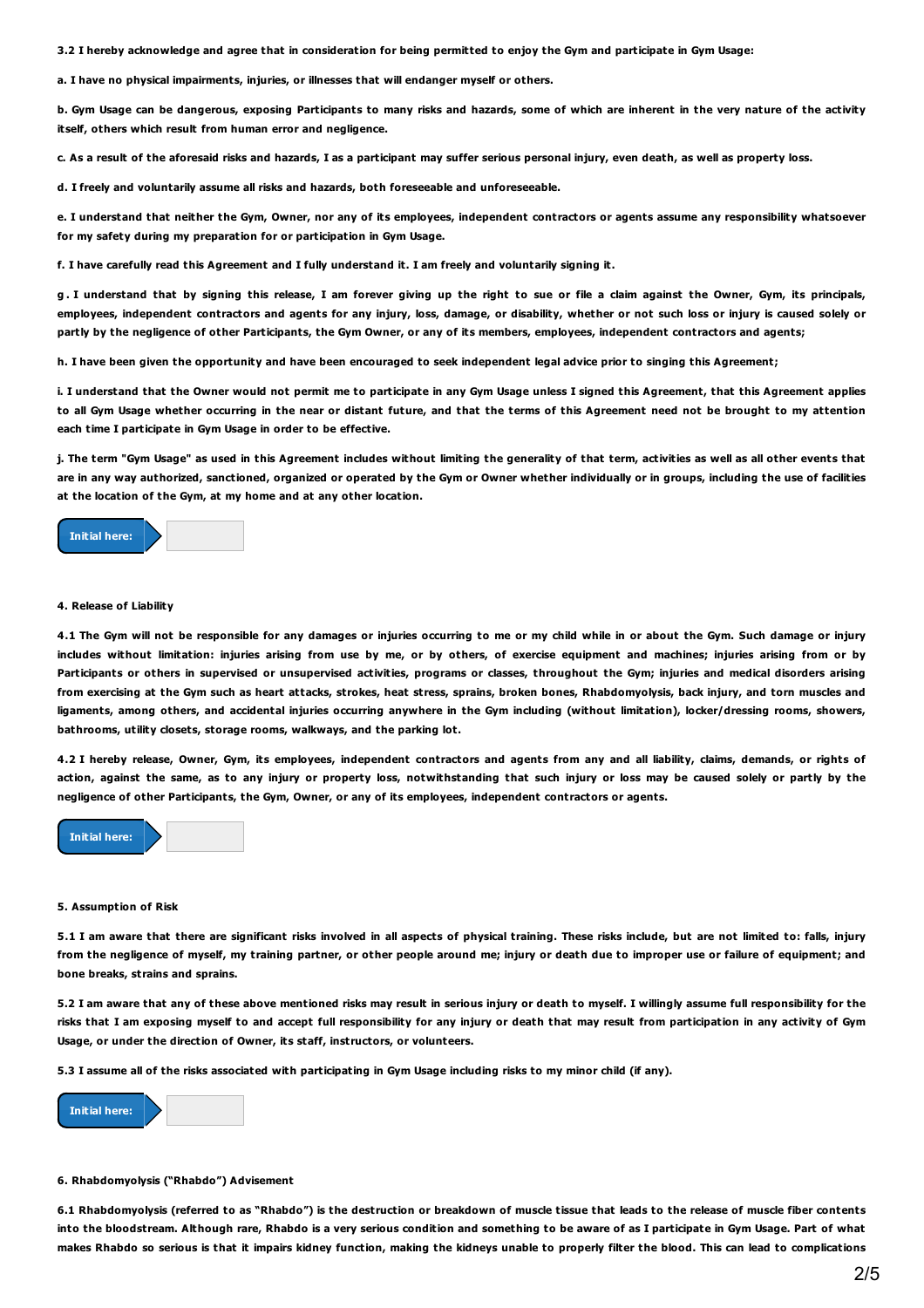such as kidney failure or compartment syndrome, and in rare cases, death. However, early recognition of Rhabdo symptoms and receiving prompt **treatment can prevent permanent damage or disability.**

6.2 Rhabdo can be caused by many things such as severe trauma, burns, heatstroke, seizures, metabolic derangements, viral infections, alcohol, drug use, statin medications, genetic defects of lipid and carbohydrate metabolism, and, of particular concern in the CrossFit community, intense **exertion, known as exertional rhabdomyolysis.**

6.3 Exertional Rhabdo can occur in athletes of all levels of fitness, from beginner to the most advanced competitive athlete.

6.4 The symptoms of Rhabdo can include swelling of the affected body part, either with or without pain, stiffness, weakness, darkening of the urine (to the color of tea or cola), decreased urine output, and an altered mental status. Symptoms can take a few days to show up after the exertion causing it. For instance, exertional rhabdo caused on a Monday, may not produce symptoms out of the ordinary until Wednesday.

6.5 I understand that if I have any concerns as to whether I am experiencing symptoms of Rhabdo, I should immediately go to a hospital. I acknowledge that I am the best person to determine if any symptoms are presenting, and it is my responsibility to be continually aware of my **body and any unusual changes. I agree to monitor myself, and to listen to my body.**

6.6 I understand that there is a wealth of medical information regarding Rhabdo on the Gym's website, the Internet and from my doctor. I have been encouraged to further familiarize myself with Rhabdo so I may be in the best position to avoid triggering it, and recognizing its early onset if **I did.**



# **7. Indemnification**

7.1 I recognize that there are serious risks involved in the types of activities offered by Owner and the Gym. I accept financial responsibility for any injury, loss, or damage that I may cause either to myself or to any other person. Should Owner incur attorney's fees or legal costs to enforce **this Agreement, I agree to reimburse it for such fees and costs.**

7.2 I agree to release, indemnify and hold harmless the Gym, Owner, its principals, employees, independent contractors, volunteers, and agents from any and all actions, claims, liabilities, expenses (including attorney fees/costs) and damages from any injury, loss, damage or death caused to me, my child, or my property whether by negligence, intentional act, omission, breach of contract or in any other way.



### **8. Photo & Video Release**

8.1 Participants involved in any activities offered by Owner and the Gym may be photographed or videotaped during Gym Usage. The undersigned hereby consents to the use of these photographs and/or videos without compensation, on the Gym's website, social media pages, or in any editorial, promotional or advertising material produced and/or published by the Gym or Owner. I am also signing on behalf of my minor children (if **any).**

#### **9. 24-Hour Access**

9.1 I am aware that if I have a membership option at CrossFit Coveted that gives me 24-Hour Access to the gym, there will be times I will have access to the gym that are non-staffed. By signing this waiver I acknowledge and understand that non-staffed hours means there will be times when there will be NO SUPERVISION, NO STAFF and NO ASSISTANCE available to me. I understand that if I am injured, become unconscious, suffer a stroke or heart attack or other medical or nonmedical emergency, there will be NO RESPONSE from CrossFit Coveted.

**Initial here:**

**9.2** I acknowledge and understand that CrossFit Coveted recommends that I have a workout partner with me during non-staffed hours.

9.3 I agree to always wear the emergency response device provided by CrossFit Coveted and to have my cell phone with me at all times during non-staffed hours.

**9.4** I agree to always perform a comprehensive warm-up and to limit all movements to 75% of max load and effort during non-staffed hours.

**9.5** Lagree to always use safety equipment such as safety bars, racks and mats during non-staffed hours.

**9.6** I agree that I will not perform new or unfamiliar movements or exercises during non-staffed hours.

9.7 I agree to clean and replace equipment after use.

9.8 I agree not to prop open any doors, leave the gym unsecured, or allow anyone entry during non-staffed hours.

9.9 I understand that any violation of the rules and procedures will result in the revocation of 24-Hour Access.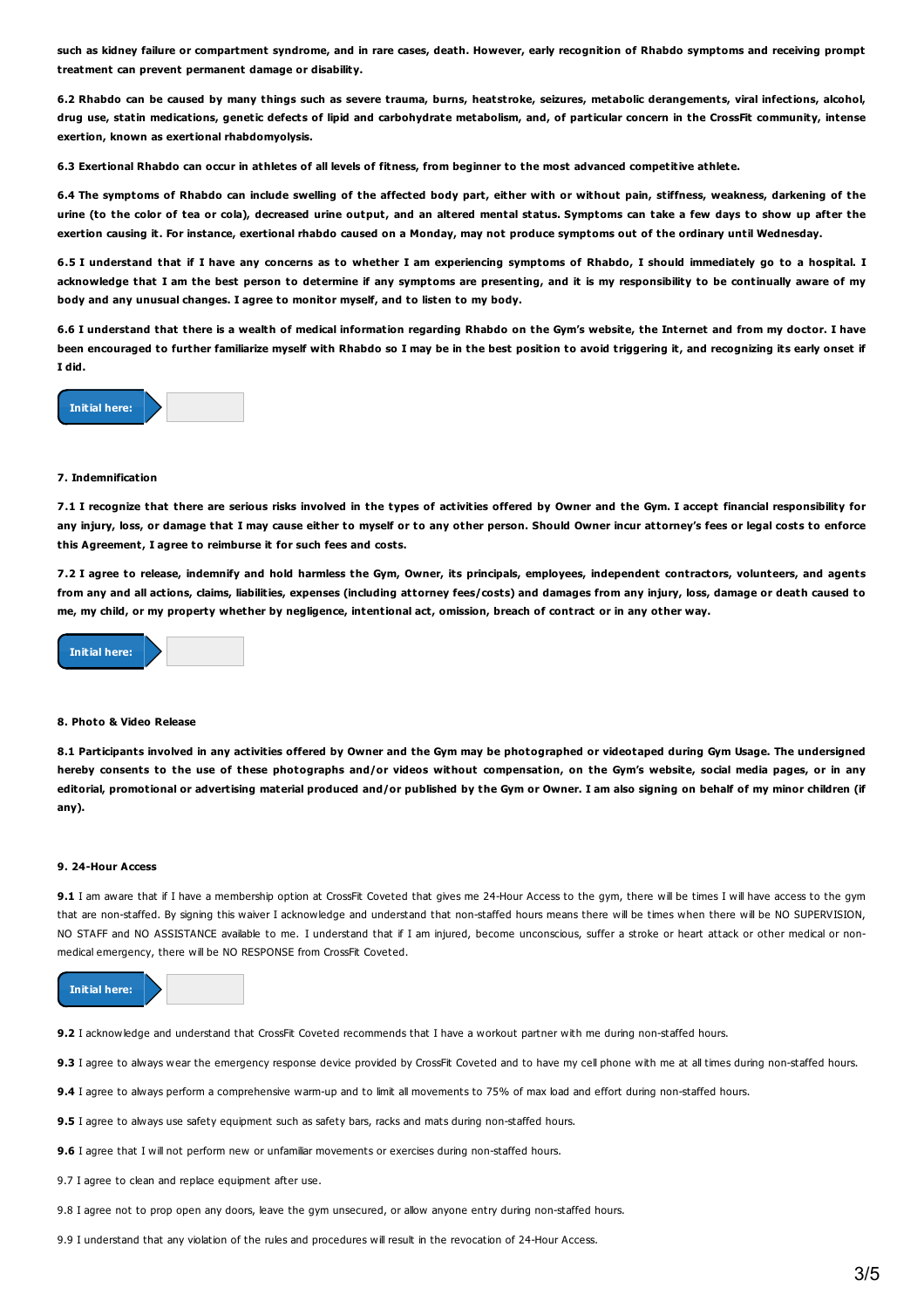9.9 I have read and understand the 24-Hour Access Safety Procedures Emergency Response Guide (see below).



# **Emergency Response Guide**

**Fire**

Stay low and evacuate the building.

Call 911.

Fire extinguishers located on the west wall of each main room.

#### **Severe Weather**

Shut off lights and close the doors.

Get away from doors, windows and glass.

Shelter in the bathroom until it's safe.

Call 911.

#### **Medical Emergency**

Call 911: state who, what, where, why, and how.

First Aid Kit located on the east wall, main building.

AED located on the east wall, main building.

# **Violent Incident**

Call 911 when safe.

Keep distance between you and the threat.

Create barriers to slow down the threat if possible.

Have an exit plan.

If you have to defend yourself be aggressive and unpredictable.

I have read and understand the Emergency Response Guide



**Initial here:**

If any portion of this Agreement is held invalid, I agree that the remainder of the Agreement shall remain in full legal force and effect.

**I have carefully read this Agreement and I understand it.**

I know that by signing this form I am giving up valuable legal rights. I willingly and voluntarily accept this Agreement and agree to be bound by **its terms.**

I am also signing this Agreement on behalf of my minor children whether they are participating in a Class, or are merely present at the Gym, at **any time for any purpose or event.**

I, for myself and on behalf of my heirs, assigns, personal representatives and/or next of kin, forever WAIVE, RELEASE, DISCHARGE and COVENANT NOT TO SUE Owner, the Gym, their representatives, partners, principals, agents, independent contractors, or employees, for any injury, loss, **death, damage, or ailment resulting from Gym Usage.**